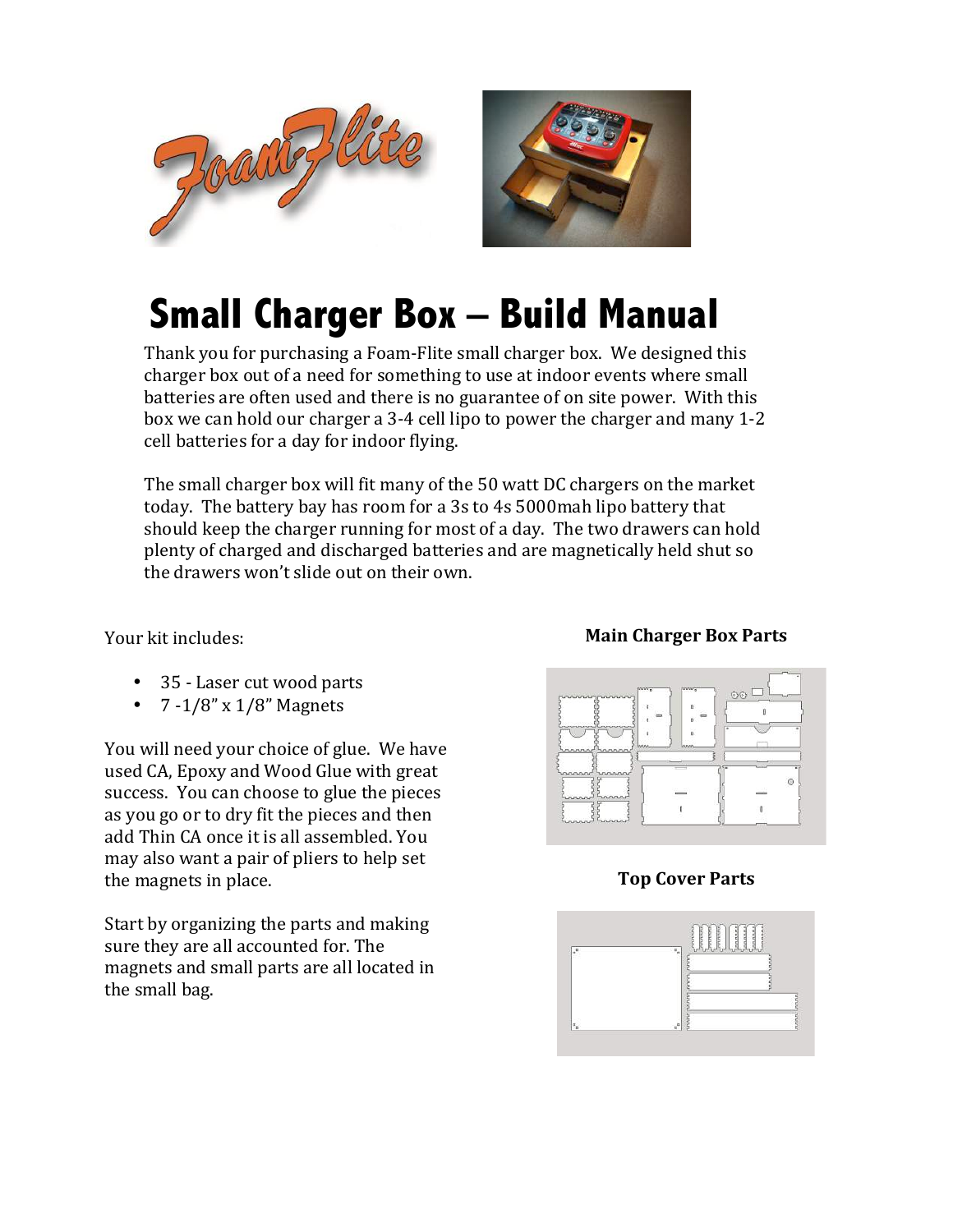1) Locate the upper shelf piece the long battery bay divider as well as the small drawer divider. Fit the two dividers together. 



2) Fit the dividers into the top shelf piece. Make sure you have the hole for the power cables on the side you want them on. It can fit either way.



3) Place the bottom plate of the charger box onto the divider plates then turn the box upright.



4) Locate the small wooden tabs. Glue the tabs into the top shelf with the small tabs pointing to the outside of the box.



5) Locate the side plates and fix the to the box make sure to press all the tabs in tightly.



6) Locate and fix the front and back rails.



7) Locate the battery hatch piece and the small tab. There is an etching outlining where the tab should be glued onto the hatch. Use thick CA, Epoxy or wood glue. Do not use Thin CA on this part. Glue the tab to the hatch.

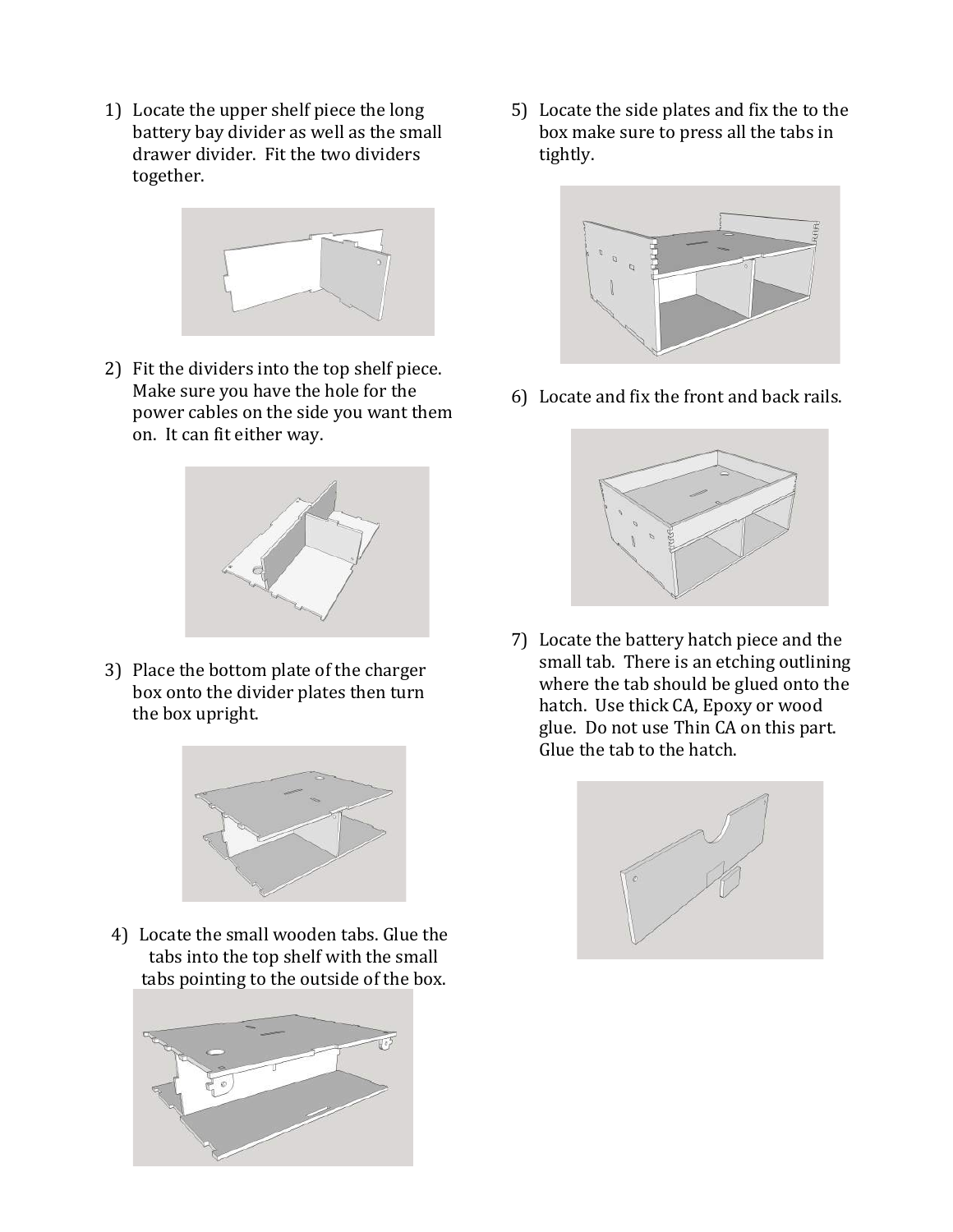8) Locate the 5 pieces for one drawer. Start with the base and add the rear piece and one side.



9) Next glue on the second side and the front piece.



10) Repeat steps 8 and 9 for the second drawer.



11) Locate the magnets and start by placing one in the drawer divider.



12) Make sure you check the polarity of the magnets and glue the magnets into the drawers so they will connect to the magnet in the drawer divider.



13) Next glue the magnets into the tabs on the back for the battery hatch. It helps to make sure they are glued in the same direction as each other so the magnetic pull is the same.



14) Now check the direction of the magnets on the tabs and glue the remaining two magnets into the holes on the battery hatch so that they are pulled into the bay.